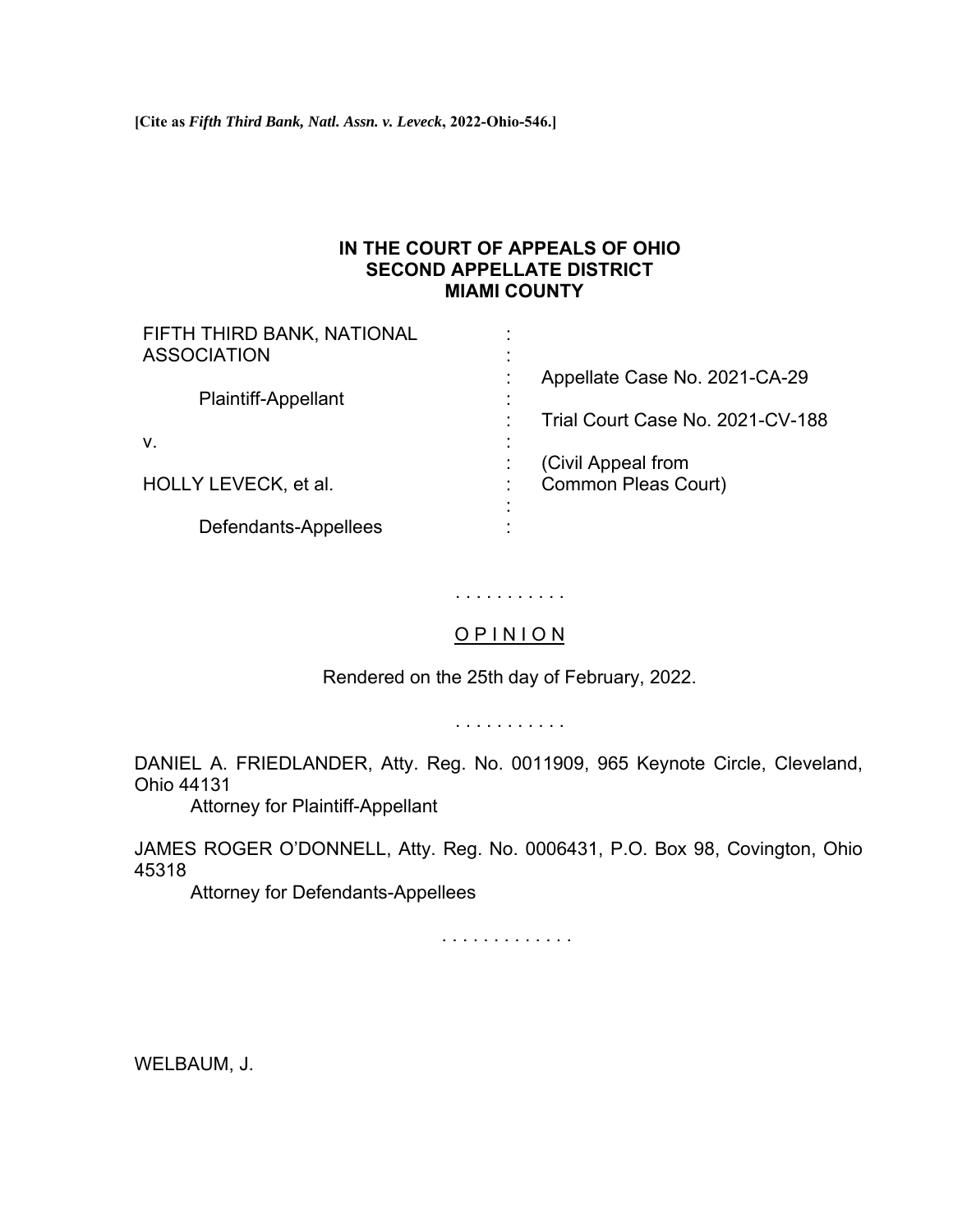**{¶ 1}** Plaintiff-appellant, Fifth Third Bank, National Association ("Fifth Third") appeals from a judgment of the Miami County Court of Common Pleas dismissing its foreclosure action for want of subject-matter jurisdiction. For the reasons outlined below, the judgment of the common pleas court will be reversed, and the matter will be remanded to the common pleas court for proceedings consistent with this opinion.

### **Facts and Course of Proceedings**

**{¶ 2}** On July 22, 2005, Lawrence E. Blessing executed a mortgage with Fifth Third on real property located at 211 West North Street, Pleasant Hill, Miami County, Ohio. Blessing, who had full title to the aforementioned real property, died on August 3, 2019. As a result of Blessing's death, the Fifth Third mortgage went into default.

**{¶ 3}** On August 20, 2019, the Estate of Lawrence E. Blessing ("the Estate") was opened in the Miami County Probate Court. On September 25, 2019, the Estate filed an inventory of Blessing's assets that did not include an appraisal of Blessing's real property. After the probate court approved an appraiser, on August 3, 2020, the Estate filed an amended inventory with an appraisal of the real property.<sup>1</sup> After the amended inventory was filed, the Estate filed a Representation of Insolvency and a Schedule of Claims. The Schedule of Claims listed Fifth Third as a claimant with regard to the amount the Estate owed on the mortgage debt.

**{¶ 4}** On October 27, 2020, Fifth Third was notified by certified mail of the Estate's

<sup>&</sup>lt;sup>1</sup> Although the amended inventory was not made a part of the record on appeal, it appears from other documents in the record that the real property was appraised at \$24,000. *See* Motion to Dismiss, Exhibit A, p. 1.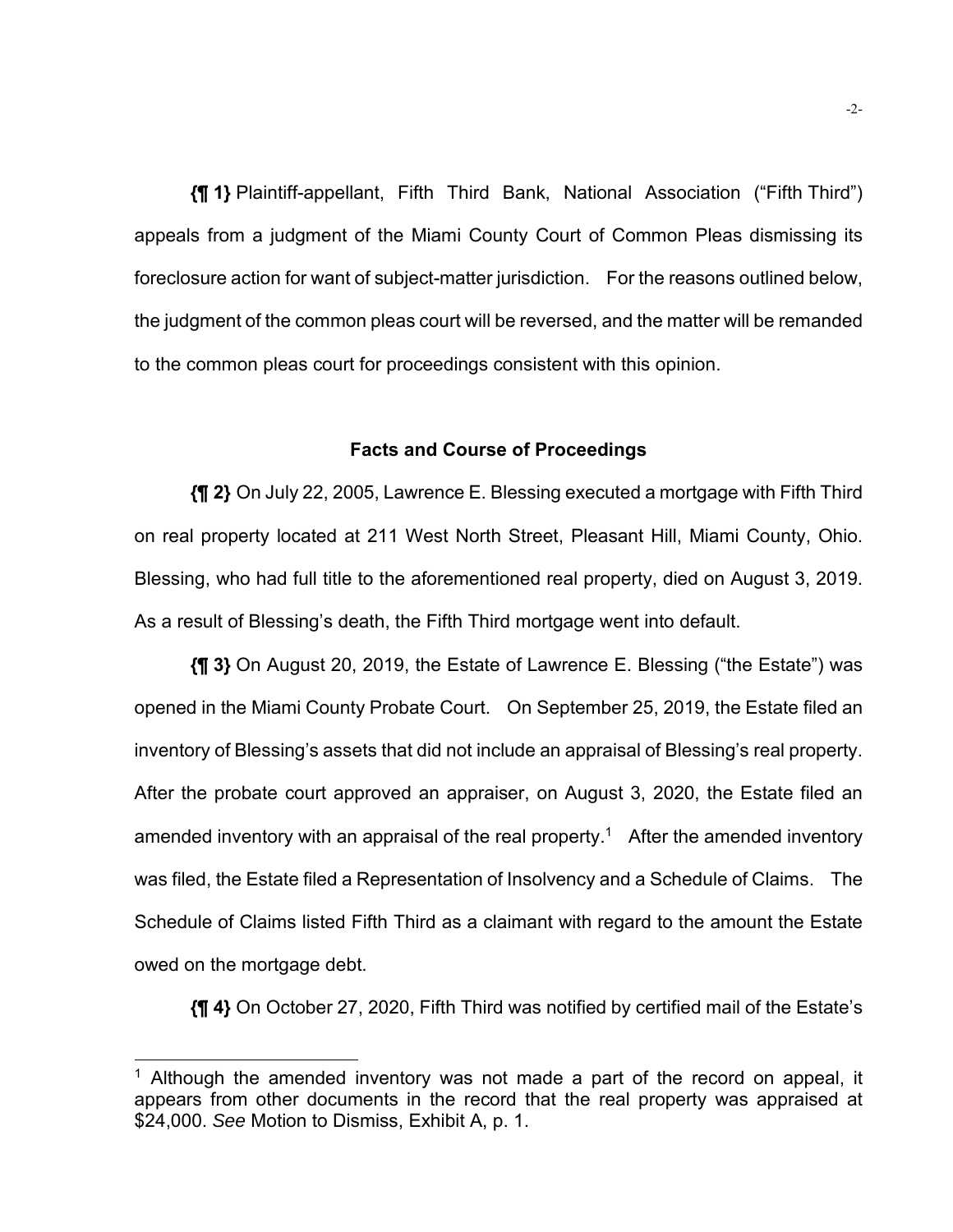Representation of Insolvency and Schedule of Claims and of a hearing scheduled for that matter. The hearing was held in the probate court on December 14, 2020. Fifth Third did not appear at the hearing. Following the hearing, the probate court issued a judgment entry of insolvency. The Estate did not thereafter file any complaint or consent to sell the real property with the probate court.

**{¶ 5}** After the completion of the insolvency proceedings, counsel for the Estate sent letters to Fifth Third asking to settle Fifth Third's claim for less than the balance owed so that the real property could be sold. Fifth Third sent response letters on January 12 and 27 and February 11, 2021, acknowledging the Estate's request and indicating that Fifth Third was researching the matter.

**{¶ 6}** On February 26, 2021, Fifth Third sent a letter to the Estate's counsel telling counsel that: "Once you have an offer to purchase the property, please submit the offer for us to review. We will evaluate the settlement offer and provide our acceptance or denial at that time." Motion to Dismiss, Exhibit B, p. 4. Four months after that correspondence, on June 28, 2021, Fifth Third filed a complaint in the Miami County Court of Common Pleas to foreclose on the real property.

**{¶ 7}** On August 16, 2021, counsel for the Estate filed a motion to dismiss Fifth Third's foreclosure action or, alternatively, to transfer the action to the probate court on grounds that the common pleas court lacked jurisdiction over the matter. The common pleas court granted the Estate's motion to dismiss on September 13, 2021. In its decision, the common pleas court explained that probate and common pleas courts have concurrent jurisdiction over foreclosure matters, but that the common pleas courts' jurisdiction in this case was "trump[ed]" by that of the probate court because the probate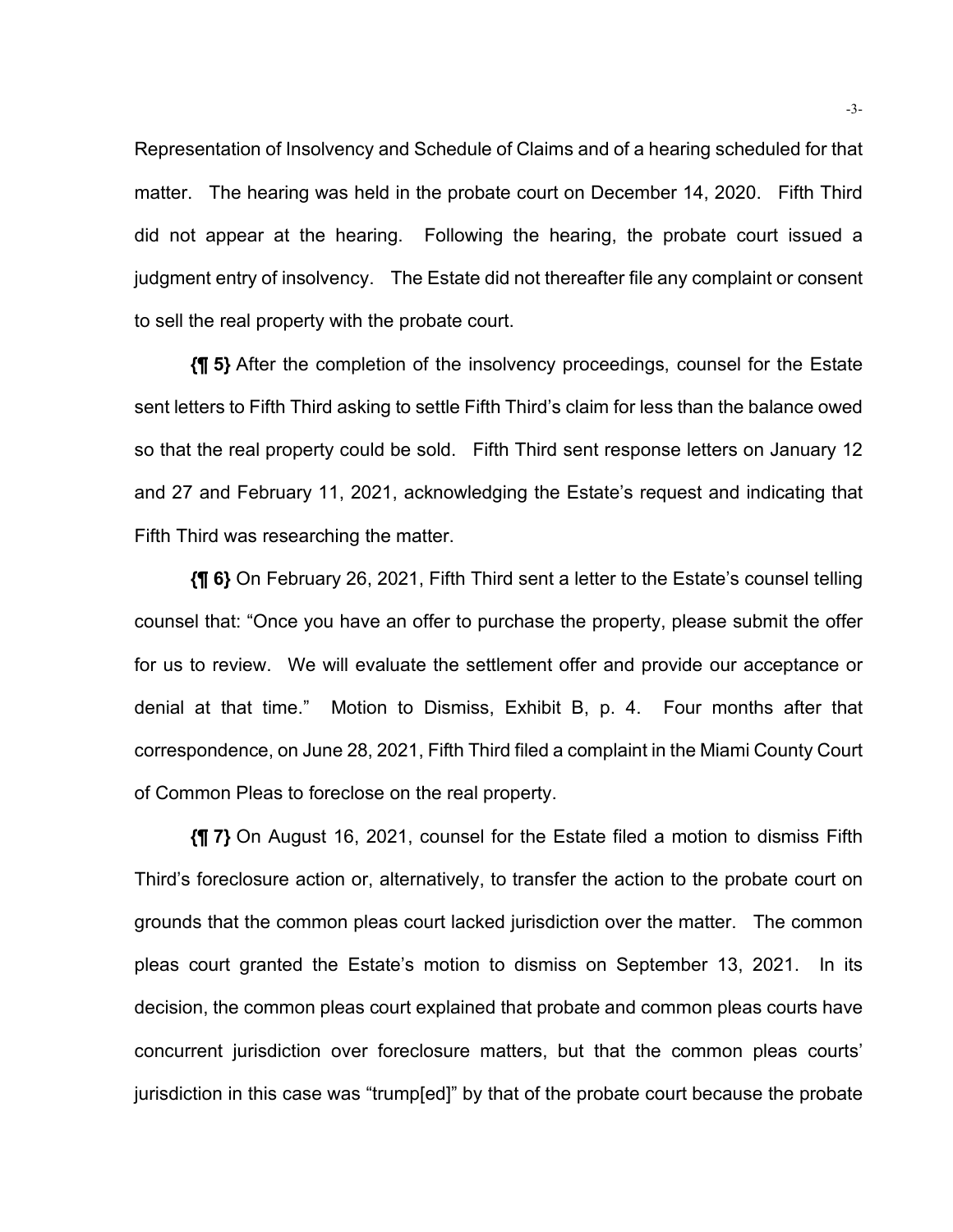court acquired jurisdiction over the matter first.

**{¶ 8}** Fifth Third now appeals from the dismissal of its foreclosure action, raising a single assignment of error for review.

#### **Assignment of Error**

**{¶ 9}** Fifth Third claims that the common pleas court's dismissal of its foreclosure action for want of jurisdiction was in error, because the common pleas court incorrectly found that the probate court was first to acquire jurisdiction over the matter. According to Fifth Third, the Estate never took any action to invoke the probate court's jurisdiction over the sale of the real property at issue. Therefore, Fifth Third maintains that the foreclosure action that it filed in the common pleas court vested the common pleas court with jurisdiction over the matter to the exclusion of the probate court. We agree.

**{¶ 10}** This court applies a de novo standard of review to a trial court's decision on a motion to dismiss for lack of subject-matter jurisdiction. *Zimmerman v. Montgomery Cty. Pub. Health Dept.*, 2d Dist. Montgomery No. 26816, 2016-Ohio-1423, ¶ 13. "De novo review requires an 'independent review of the trial court's decision, without any deference to the trial court's determination.' " *Jackson v. Internatl. Fiber*, 169 Ohio App.3d 395, 2006-Ohio-5799, 863 N.E.2d 189, ¶ 17 (2d Dist.), quoting *State ex rel. AFSCME v. Taft*, 156 Ohio App.3d 37, 2004-Ohio-493, 804 N.E.2d 88, ¶ 27 (3d Dist.).

**{¶ 11}** Pursuant to R.C. 2101.24(B)(1)(c)(i): "The probate court has concurrent jurisdiction with, and the same powers at law and in equity as, the general division of the court of common pleas to \* \* \* hear and determine \* \* \* any action with respect to a probate estate \* \* \* that involves \* \* \* real property." Therefore, "Ohio courts have long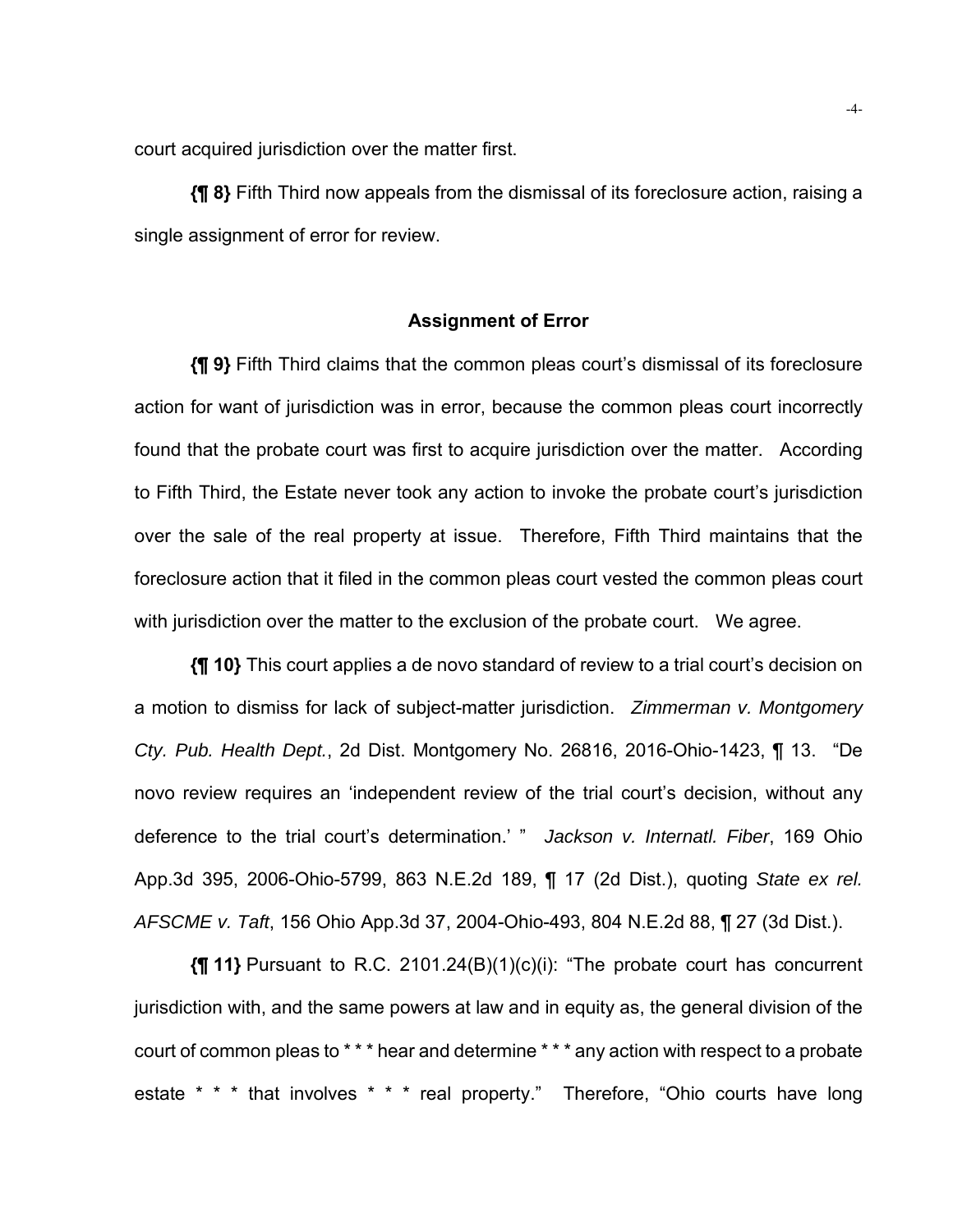acknowledged that in Ohio, probate courts and the general division of courts of common pleas have concurrent jurisdiction relating to ' "an action to foreclose a mortgage on the real estate of a deceased mortgagor of whose estate an administrator or executor has been appointed and qualified, when it is necessary to sell the real estate to pay decedent's debts, *and the court which first acquires jurisdiction thereof retains it to the exclusion of the other*." ' " (Emphasis added.) *In re Honaker*, 6th Dist. Lucas No. L-00-1186, 2001 WL 27541, \*2 (Jan. 12, 2001), quoting *Govt. Natl. Mtge. Assn. v. Smith*, 28 Ohio App.2d 300, 301-302, 277 N.E.2d 233 (1st Dist.1971), quoting *Peoples Sav. Assn. v. Sanford*, 59 Ohio App. 294, 18 N.E.2d 126 (6th Dist.1938).

**{¶ 12}** In this case, the parties do not dispute that the probate court and the common pleas court had concurrent jurisdiction over the sale of the real property at issue. However, the parties do dispute which court was first to acquire said jurisdiction. This is the sole issue on appeal.

**{¶ 13}** Ohio case law indicates that opening an estate in the probate court does not by itself invoke the probate court's jurisdiction over the sale of real property. For instance, in *Home Owners' Loan Corp. v. Roth*, 9th Dist. Lorain No. 821, 1937 WL 2316 (May 17, 1937), the Ninth District Court of Appeals explained that:

By the mere probating of a will and the appointment of an executor, jurisdiction of the Probate Court over the sale of the real estate of the decedent is not acquired. Such [j]urisdiction is not acquired until the executor has filed a petition in that court to sell real estate to pay debts, and the interested parties have entered their appearance therein, or process has been issued upon said petition which is later served according to law.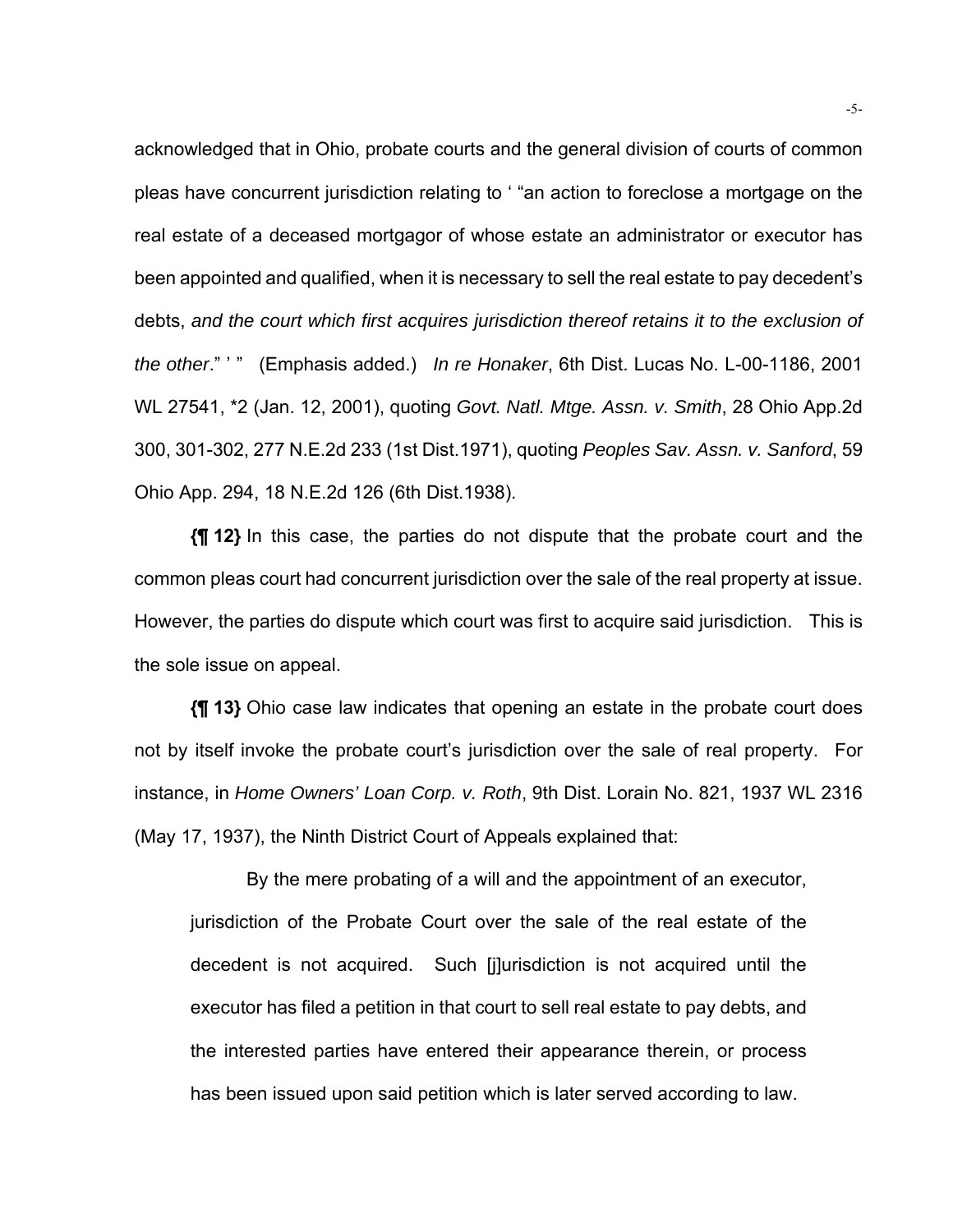*Id*. at \*1. *See also Peoples Sav. Assn*., 59 Ohio App. 294, 18 N.E.2d 126 (finding that the common pleas court was first to acquire jurisdiction over the sale of a decedent's real property where a mortgagee of the real property filed a foreclosure action in the court of common pleas after the decedent's estate was opened in the probate court, but before the administrator of the estate filed a petition in the probate court to sell the real property to pay the debts of the estate).

**{¶ 14}** The foregoing principle is also exhibited in *Honaker*, 6th Dist. Lucas No. L-00-1186, 2001 WL 27541. In *Honake*r, the executrix filed an application to probate the will of her deceased mother and took all the necessary steps to complete an appraisal of the assets of her mother's estate and to file a schedule of claims. *Id.* at \*1. The assets in the estate included certain real property where the decedent's surviving spouse continued to live after the decedent's death. *Id*. The surviving spouse, however, did not pay the mortgage on the real property, so the mortgage company filed a foreclosure action in the Clark County Court of Common Pleas. The mortgage company named the estate in the foreclosure action, thus indicating the foreclosure action had been filed *after* the estate was opened in the probate court. *Id*. at \*2.

**{¶ 15}** After the foreclosure action was filed, the surviving spouse filed an "Application for Real Estate" with the probate court in which the surviving spouse asked the probate court to distribute the real property to him. *Id*. at \*1. The probate court dismissed the application on grounds that it lacked jurisdiction over the matter. *Id*. at \*2. The surviving spouse appealed and the Sixth District Court of Appeals affirmed the judgment of the probate court, holding that "the probate court could not assume jurisdiction over the real estate in question when the foreclosure action was already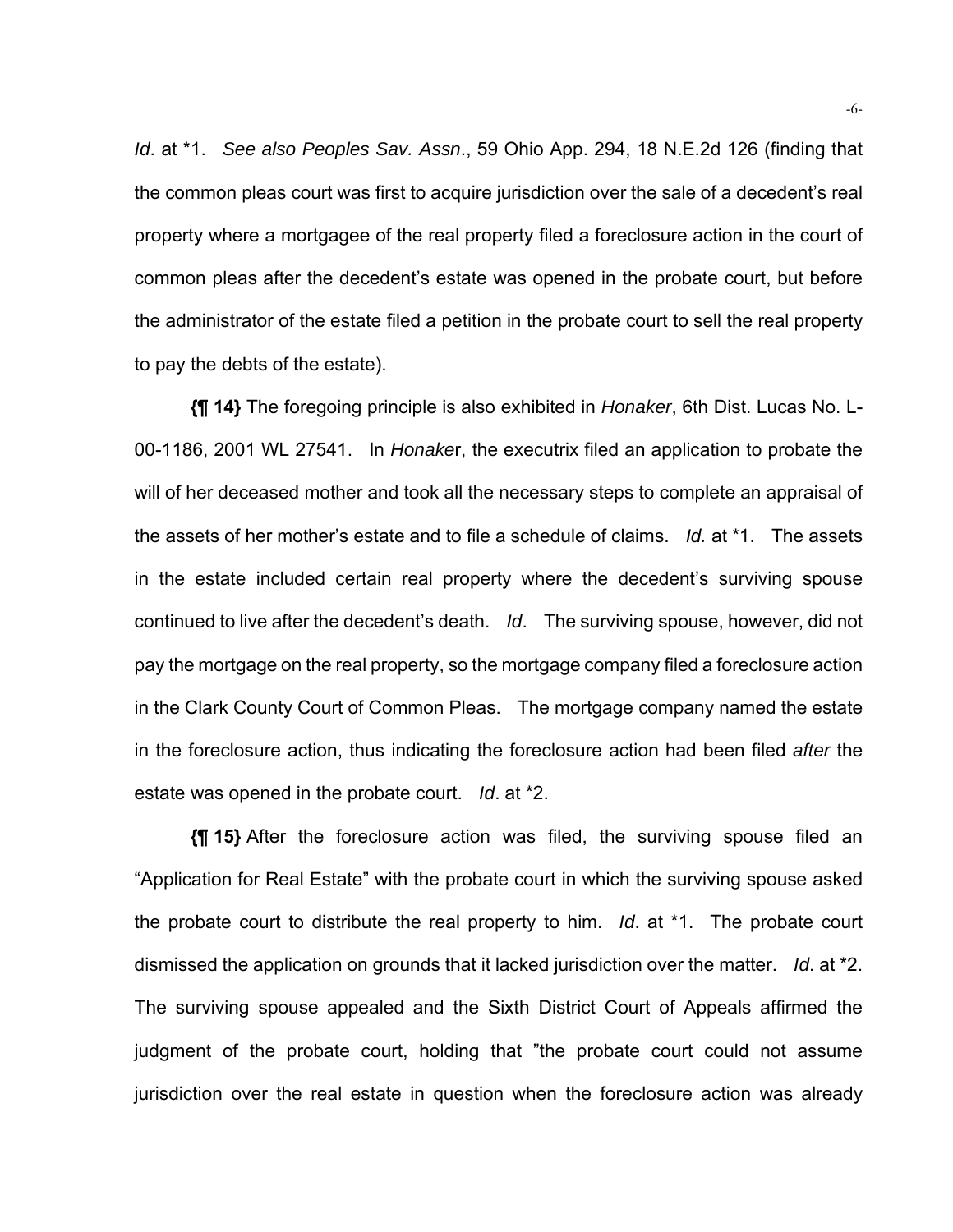pending in the Clark County Court of Common Pleas." *Id*. at \*3.

**{¶ 16}** Based on *Honaker*, *Home Owners' Loan Corp.*, and *Peoples Sav. Assn.*, we agree that merely opening an estate in the probate court does not by itself invoke a probate court's jurisdiction over the sale of real property in a decedent's estate. According to *Home Owners' Loan Corp*.: "Such [j]urisdiction is not acquired until the executor has filed a petition in that court to sell real estate to pay debts, and the interested parties have entered their appearance therein, or process has been issued upon said petition which is later served according to law*." Home Owners' Loan Corp*., 9th Dist. Lorain No. 821, 1937 WL 2316, at \*1. Although not directly on point, *Wead v. Lutz*, 161 Ohio App.3d 580, 2005-Ohio-2921, 831 N.E.2d 482, ¶ 33 (12th Dist.), also suggests that filing a complaint to sell real property in the probate court invokes the probate court's jurisdiction over the property, and that said jurisdiction takes precedence over the concurrent jurisdiction of a common pleas court when a subsequent foreclosure action is filed therein. In the case at bar, there is no dispute that the executor of the Estate did not file a complaint or petition in the probate court to sell the real property at issue.

**{¶ 17}** There is, however, case law indicating that the probate court's jurisdiction over the sale of real property can be invoked even when there is no complaint or petition to sell the real property filed with the probate court. In *U.S. Bank, N.A. v. Webb*, 139 Ohio Misc.2d 54, 2006-Ohio-5462, 860 N.E.2d 161 (C.P.), the Lucas County Court of Common Pleas determined that a probate court's jurisdiction was invoked where the administrator of the estate filed a "consent to the power to sell the real estate" ("consent to sell") with the probate court and then took various actions in accordance with the consent to sell. *Id*. at ¶ 2 and ¶ 7. These actions included signing a listing agreement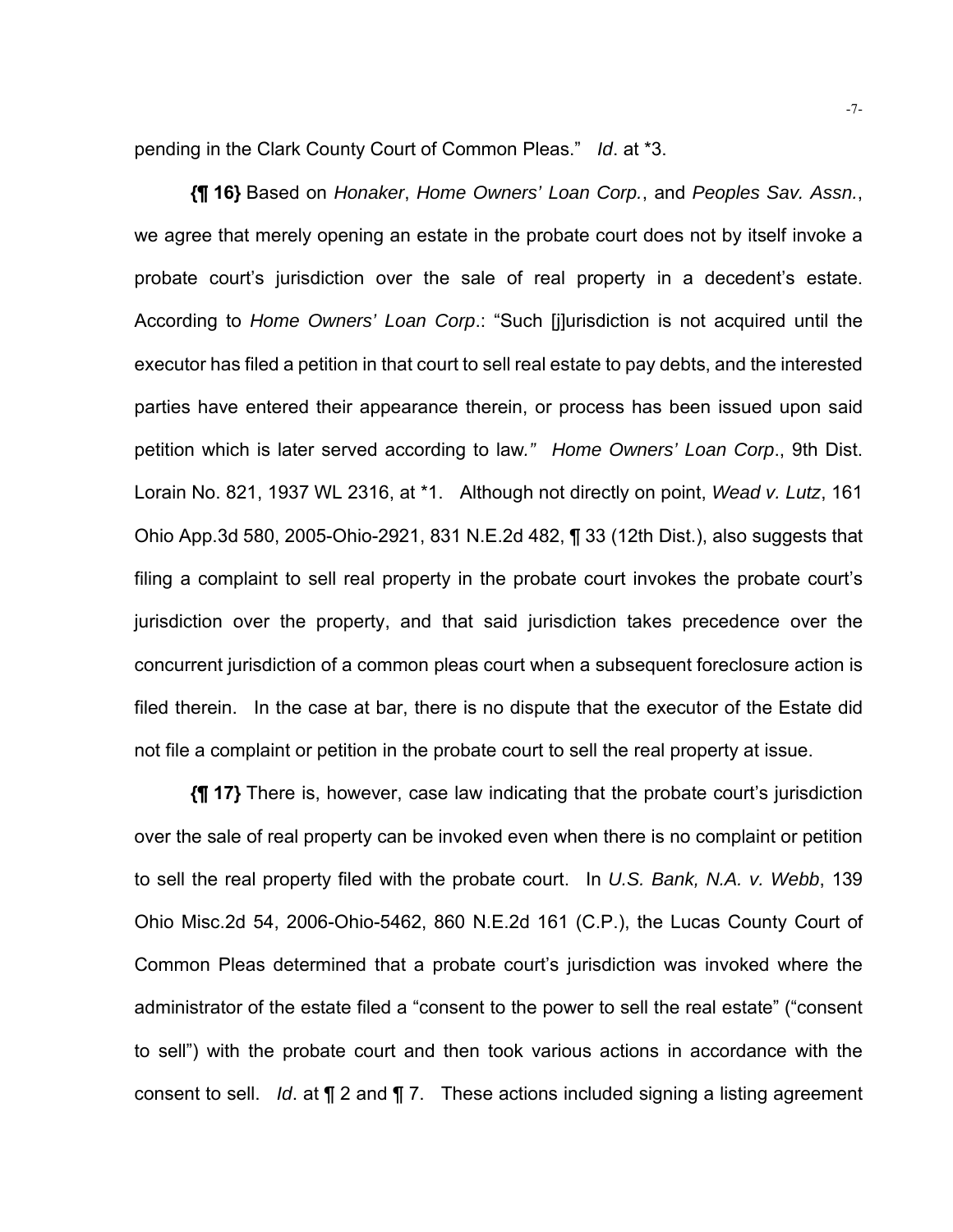to sell the property to a bona fide purchaser, serving an eviction notice on the property's occupant, ordering title work on the property, and notifying the mortgagee of the foregoing actions and of the probate court's jurisdiction over the property. *Id*.

**{¶ 18}** Based on all the administrator's actions, the court in *Webb* determined that the probate court had asserted jurisdiction over the real property and that said jurisdiction was asserted before the mortgagee filed its foreclosure action in the common pleas court. *Id*. at ¶ 7. Because the probate court was first to assert jurisdiction, the court in *Webb*  ordered the dismissal of the mortgagee's foreclosure action. *Id*. at ¶ 7.

**{¶ 19}** This court is not bound to follow the holding in *Webb*. However, even if we were required to follow *Webb*, we find that *Webb* is distinguishable from the instant case. Unlike *Webb*, the executor in this case did not file a consent to sell with the probate court. Chapter 2127 of the Ohio Revised Code governs land sales by executors and administrators and R.C. 2127.04 provides that before commencing an action in the probate court for authority to sell a decedent's real property, an executor or administrator must have "the consent of all persons entitled to share in an estate upon distribution[.]" R.C. 2127.04(A). Probate Form 11.0, titled "Consent to Power to Sell Real Estate," is the standard form used for that purpose, and no such form was filed in this case.

**{¶ 20}** The Estate argues that the absence of a consent to sell is irrelevant in this case because, pursuant to R.C. 2121.01 and R.C. 2113.39, the Estate's executor did not need the consent required under R.C. 2127.04 given that the decedent's will provided the executor with the power to sell the real property.

**{¶ 21}** R.C. 2121.01 provides that:

All proceedings for the sale of lands by executors, administrators,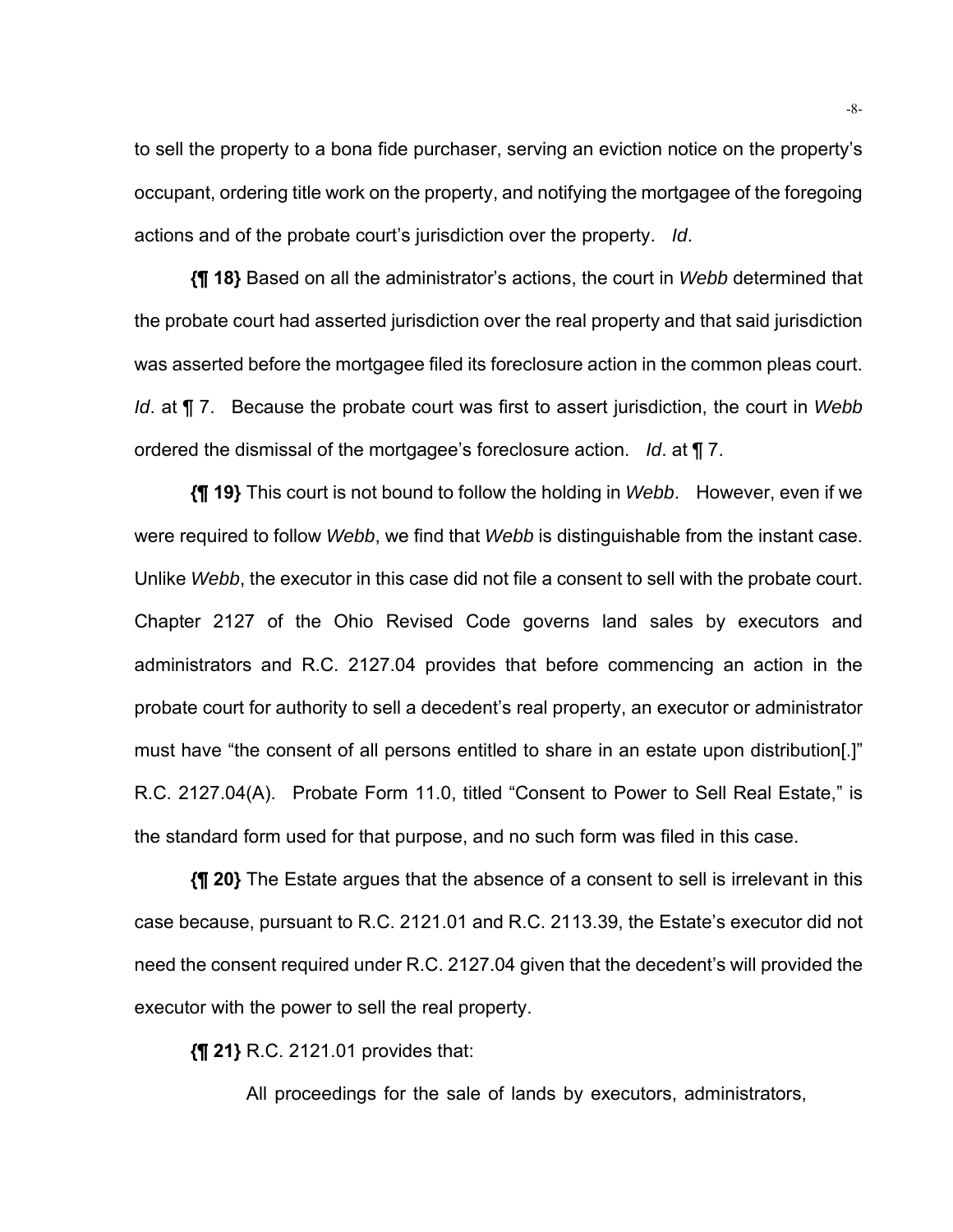and guardians shall be in accordance with section 2127.01 to 2127.43, inclusive, of the Revised Code*, except where the executor has testamentary power of sale, and in that case the executor may proceed under such sections or under the will*.

(Emphasis added.)

**{¶ 22}** R.C. 2113.39 provides that:

If a qualified executor, administrator, or testamentary trustee is authorized by will or devise to sell any class of personal property or real property, *no order shall be required from the probate court for the executor, administrator, or testamentary trustee to proceed with the sale*. A power to sell authorizes a sale for any purpose considered by the executor, administrator, or testamentary trustee to be for the best interest of the estate, unless the power is expressly limited by the will or devise.

(Emphasis added.)

**{¶ 23}** "Under R.C. 2113.39, an executor may sell \* \* \* real property [contained in an estate] if he [or she] is authorized to do so under a valid power of sale contained in the will. *If the will does not contain a valid power of sale provision, the executor must follow one of the two procedures contained in R.C. 2127.01 to R.C. 2127.43, which require either court action and approval or the written consent of all the heirs.*" (Emphasis added.) *In re Phillipi*, 5th Dist. Stark No. 2004-CA-00144, 2005-Ohio-368, ¶ 31.

**{¶ 24}** In this case, there is nothing in the record before this court establishing that the decedent's will contained a power of sale provision authorizing the executor to sell the real property at issue. In other words, there is nothing in the record supporting the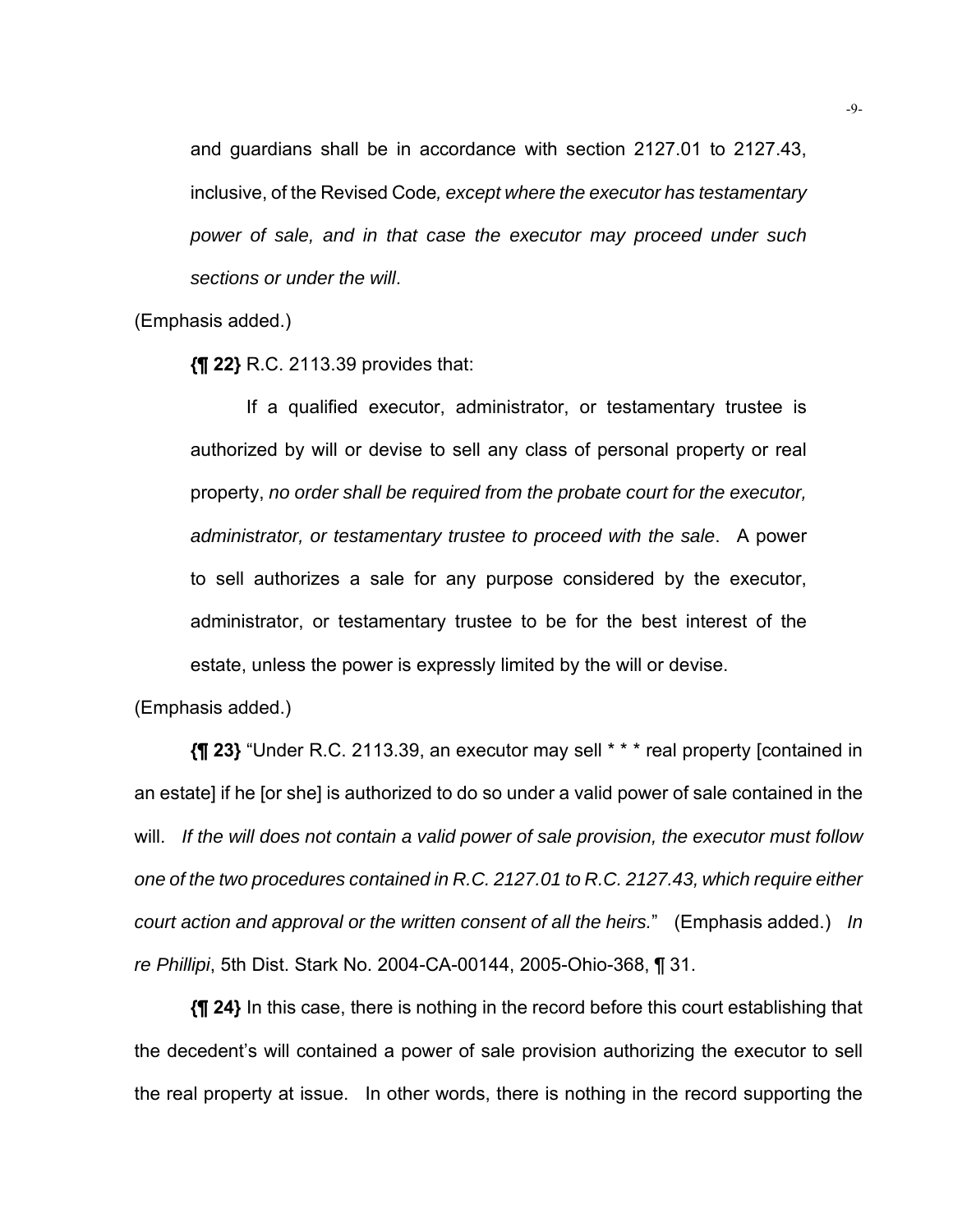Estate's claim that neither a consent to sell nor court action and approval was required for the executor to proceed with a sale of the real property. In an attempt to prove otherwise, the Estate directs this court's attention to the probate court's docket. The probate court's docket, however, does not provide any specific information about whether the decedent's will contained a valid power of sale.

**{¶ 25}** In addition to there being no consent to sell*, Webb* is also distinguishable from the instant case because there is no evidence establishing that the Estate's executor took similar steps to sell the mortgaged real property as the administrator did in *Webb*. Unlike *Webb,* there is no evidence of a signed listing agreement to sell the property to a bona fide purchaser. There is also no evidence of any eviction notices or any title work performed on the property.

**{¶ 26}** In this case, the record indicates that the executor assessed the assets and liabilities of the Estate by obtaining an appraisal of the Estate's real property and filed a Report of Insolvency and Schedule of Claims, which resulted in the probate court's issuing a judgment of insolvency. The record also indicates that counsel for the Estate corresponded with Fifth Third in an attempt to settle Fifth Third's claim for less than the balance owed.

**{¶ 27}** The Estate argues that the judgment of insolvency in the probate court, which was entered before Fifth Third filed its foreclosure action, invoked the probate court's jurisdiction over the sale of the decedent's real property. "[I]nsolvency is when the total of all the expenses of administering the estate plus the debts of the decedent exceed the assets of the probate estate." John D. Clark et. al., *Insolvent Estates: Priority of Debts & Payment of Claims*, 14 Ohio Prob. L.J. 52 (2004). "[A] Judgment Entry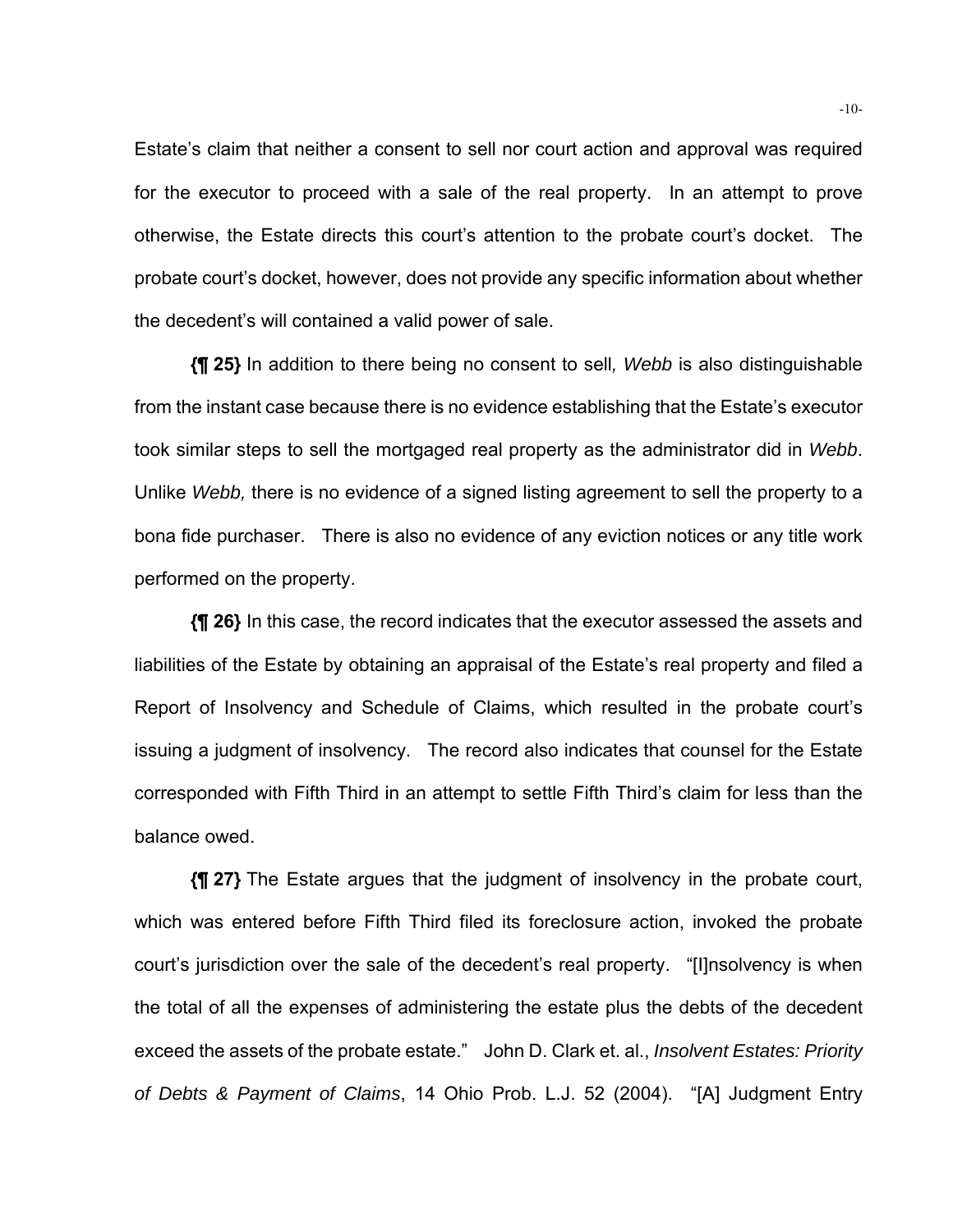Declaring the Estate to be Insolvent \* \* \* orders the priority for payment of claims and the discharge of the other debts of the decedent[.]" *Id*. The authority of the probate court "is limited to giving instructions to the executor or administrator in the distribution of the proceeds of the estate in view of the insolvency." 34 Ohio Jurisprudence 3d, Decedents' Estates, Section 1446 (2021).

**{¶ 28}** The judgment entry of insolvency in this case was not made a part of the record on appeal. The probate court docket, however, indicates that the judgment was issued using Probate Form 24.6. Probate Form 24.6 is the standard form used for insolvency judgments and it does not order or authorize the sale of property. Rather, the form indicates whether there were any exceptions to any of the claims against the estate, and it sets forth the amount of each claim and the order in which the claims are to be paid. Therefore, we find that the judgment of insolvency did not by itself invoke the probate court's jurisdiction to order the sale of the real property at issue.

**{¶ 29}** The Estate also suggests that the probate court acquired jurisdiction over the sale of the real property because it applied for an appraiser in the probate court and then had the real property appraised. An appraisal of the property, however, had to be performed in order to determine whether the Estate was solvent. Therefore, the appraisal was not necessarily indicative of the probate court's exercising jurisdiction over the sale of the decedent's real property. Accordingly, we do not find that the appraisal invoked the probate court's jurisdiction either.

**{¶ 30}** We also do not find that the correspondence between the Estate's counsel and Fifth Third invoked the probate court's jurisdiction. The evidence contained in the record indicates that the Estate requested to settle Fifth Third's claim for less than the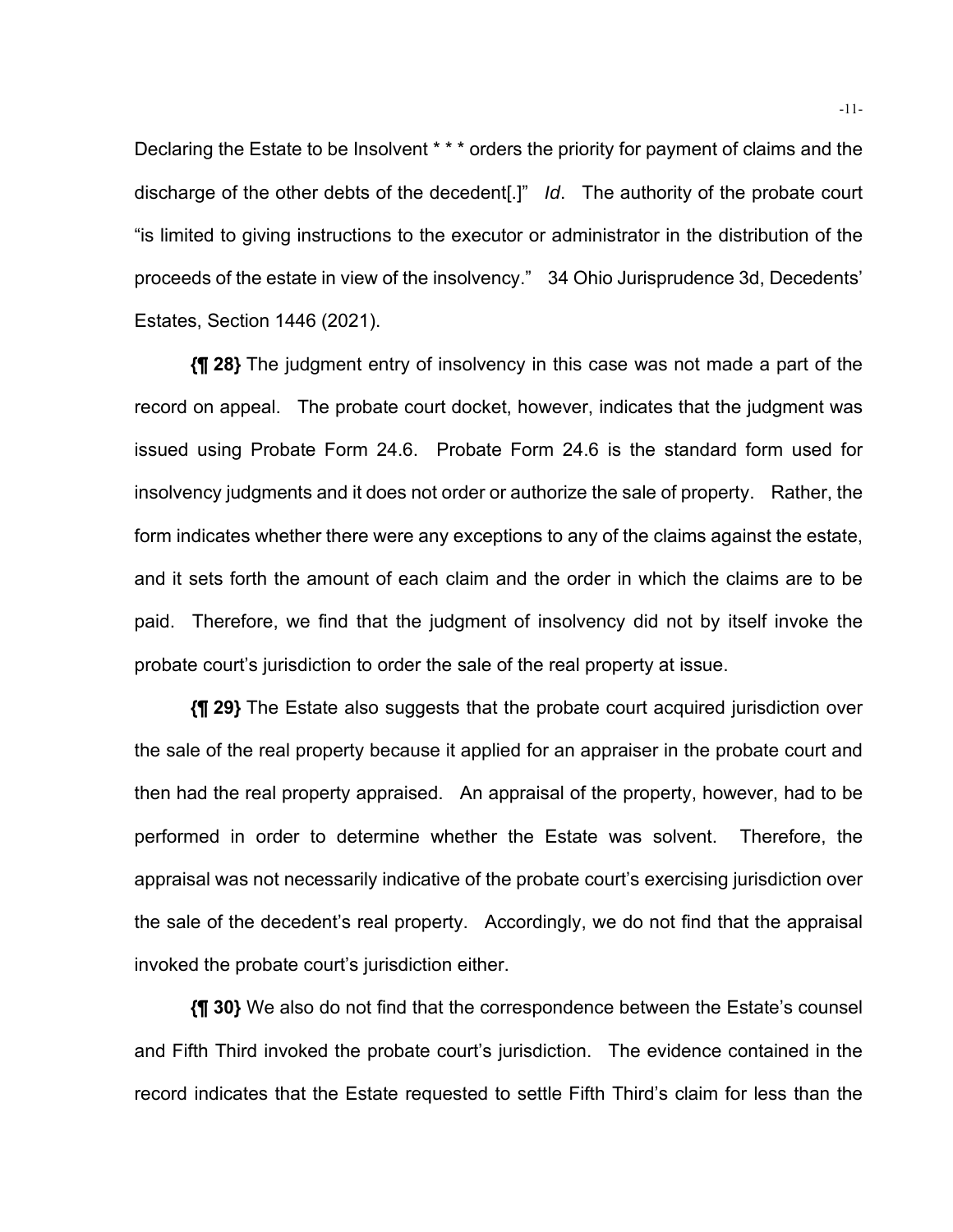balance owed so that the property could be sold. In response, Fifth Third advised the Estate that it would consider an offer to purchase the real property once an offer was made. The correspondence does not indicate what action, if any, was being taken in the probate court to facilitate a sale of the real property.

**{¶ 31}** In light of the foregoing, and even when considered together, we do not find that the insolvency proceedings, the appraisal of the real property, and the parties' correspondence demonstrate that the probate court acquired jurisdiction over the sale of the real property at issue. Based on the record before this court, there was no action taken by the Estate to invoke the probate court's jurisdiction over that matter. Rather, jurisdiction was first invoked in the court of common pleas when Fifth Third filed its foreclosure complaint. Therefore, for the reasons outlined above, the court of common pleas erred by dismissing the foreclosure action for want of jurisdiction.

**{¶ 32}** Fifth Third's sole assignment of error is sustained.

### **Conclusion**

**{¶ 33}** Having sustained Fifth Third's assignment of error, the judgment of the Miami County Court of Common Pleas is reversed, and the matter is remanded to said court so that Fifth Third may pursue its foreclosure action.

. . . . . . . . . . . . .

DONOVAN, J. and EPLEY, J., concur.

Copies sent to:

Daniel A. Friedlander James Roger O'Donnell Paul M. Watkins